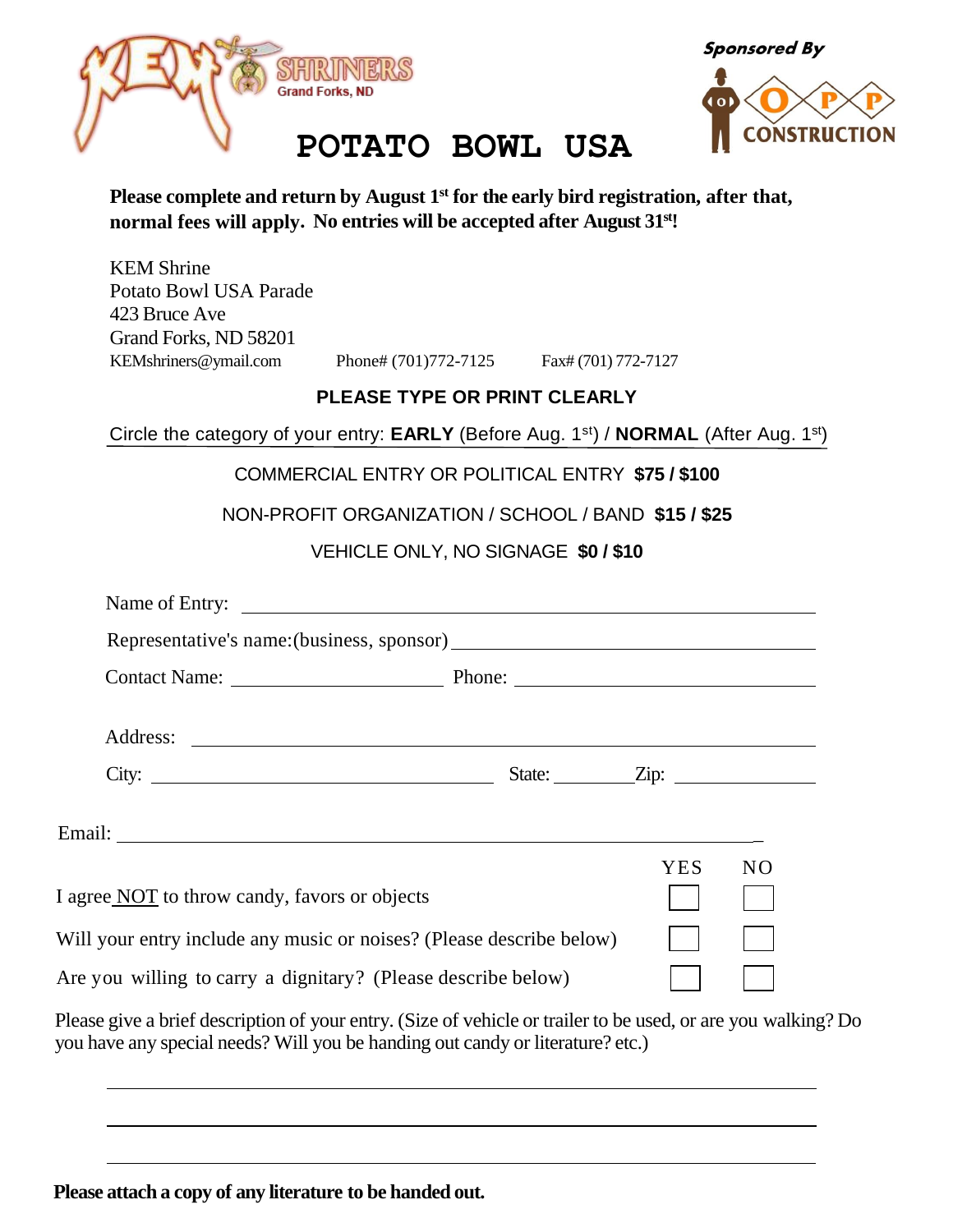



# **Rules of Entry**

- 1. Due to the length of the parade, a limited number of units will be accepted on a "first come, first served" basis. So, watch the parade entry deadlines (Aug 31<sup>st</sup>). This year there is an early bird registration date and payment amount. **NO entries will be accepted if postmarked/received after August 31st .** The deadline WILL be enforced because we need to assign places and send letters out to the participants.
- 2. Dignitaries who are Political Candidates running for office or re-election may campaign during the parade. You may pass out literature. You are expected to provide your own transportation and signs. If you are not able to, please let us know 3 weeks prior to the parade, so we cantrytofind avehicle.YOUMUSTFOLLOWALLTHE PARADEGUIDELINES.
- 3. All units, including commercial trucks, should display a Potato or UND Football Theme in some manner, except for bands and dignitaries.
- 4. Grand Forks Public Law 9-0211: Prohibits the throwing of candy, favors, objects, or literature from the parade vehicle. (This could cause accidents.)

\*\*\* You may walk along the parade route into the crowd and hand out candy, favors, objects, or literature.\*\*\*

5. Fees for the parade are the following:

| Early bird registrations are due August 1st |                             |  |  |  |
|---------------------------------------------|-----------------------------|--|--|--|
| Commercial \$75.00                          | Political Candidate \$75.00 |  |  |  |
| Nonprofit/Schools/Bands \$15.00             | Vehicle \$0.00              |  |  |  |

 **After early bird, normal registrations must be in by August 31st** Political Candidate \$100.00

Nonprofit/Schools/Bands \$25.00 Vehicle \$10.00

This entry fee is to be sent along with your parade application form before the deadlines. Please make your check payable to KEM Shrine Potato Bowl Parade. No refunds will be given to any unit that shows up and is not allowed into the parade because of non-compliance with the rules.

One float requires one entry form and corresponding fee. Please remember there are a limited number of spaces available for the parade.

6. An entry is considered a "vehicle" if there is not advertising for your business or any other business. Please note whether or not your vehicle would be willing to carry a dignitary.